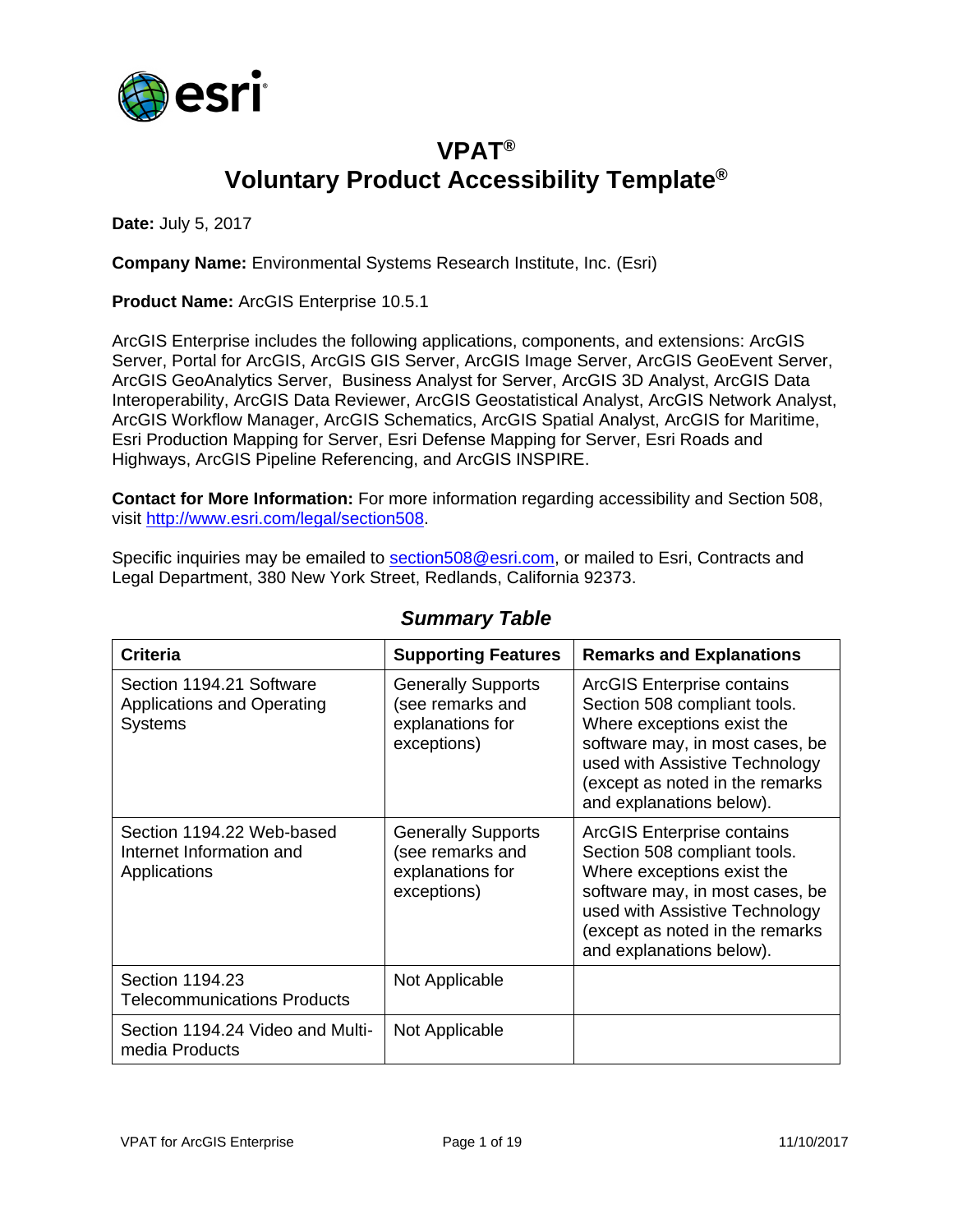| Section 1194.25 Self-Contained,<br><b>Closed Products</b> | Not Applicable                                                                   |                                            |
|-----------------------------------------------------------|----------------------------------------------------------------------------------|--------------------------------------------|
| Section 1194.26 Desktop and<br><b>Portable Computers</b>  | Not Applicable                                                                   |                                            |
| Section 1194.31 Functional<br>Performance Criteria        | <b>Generally Supports</b><br>(see remarks and<br>explanations for<br>exceptions) | See the remarks and<br>explanations below. |
| Section 1194.41 Information,<br>Documentation and Support | <b>Supports</b>                                                                  | See the remarks and<br>explanations below. |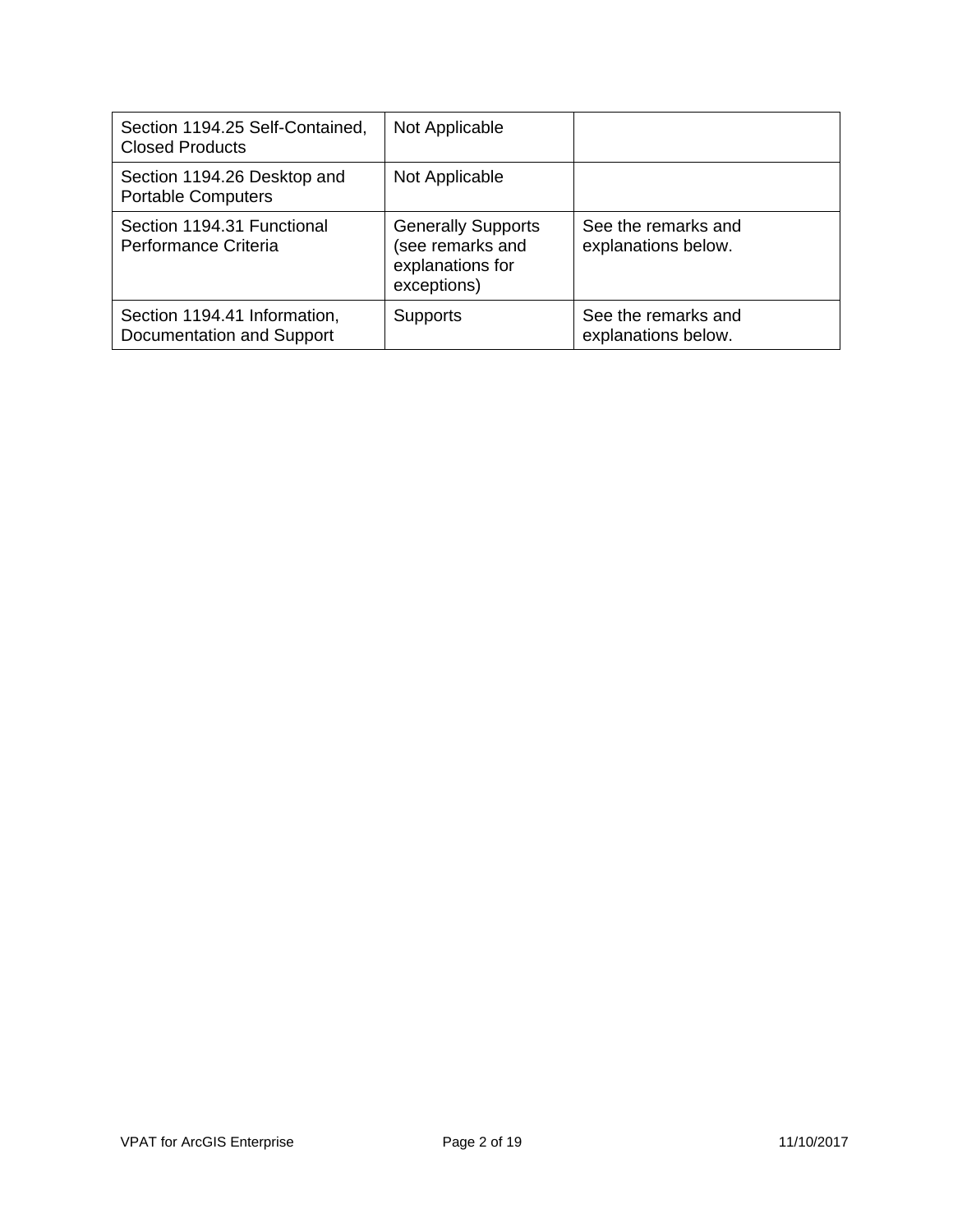| <b>Criteria</b>                                                                                                                                                                                                                                                                                                                                                                                                                                                                                                                                                                                         | <b>Supporting Features</b> | <b>Remarks and Explanations</b>                                                                                                                                                    |
|---------------------------------------------------------------------------------------------------------------------------------------------------------------------------------------------------------------------------------------------------------------------------------------------------------------------------------------------------------------------------------------------------------------------------------------------------------------------------------------------------------------------------------------------------------------------------------------------------------|----------------------------|------------------------------------------------------------------------------------------------------------------------------------------------------------------------------------|
| (a) When software is designed to<br>run on a system that has a<br>keyboard, product functions shall<br>be executable from a keyboard<br>where the function itself or the<br>result of performing a function<br>can be discerned textually.                                                                                                                                                                                                                                                                                                                                                              | Supports                   | ArcGIS Enterprise uses web<br>browsers to host the dialogs and<br>interfaces, any keyboard or<br>device interaction is governed<br>by the support of the browser<br>and web pages. |
| (b) Applications shall not disrupt<br>or disable activated features of<br>other products that are identified<br>as accessibility features, where<br>those features are developed and<br>documented according to<br>industry standards. Applications<br>also shall not disrupt or disable<br>activated features of any<br>operating system that are<br>identified as accessibility features<br>where the application<br>programming interface for those<br>accessibility features has been<br>documented by the manufacturer<br>of the operating system and is<br>available to the product<br>developer. | <b>Supports</b>            |                                                                                                                                                                                    |
| (c) A well-defined on-screen<br>indication of the current focus<br>shall be provided that moves<br>among interactive interface<br>elements as the input focus<br>changes. The focus shall be<br>programmatically exposed so<br>that Assistive Technology can<br>track focus and focus changes.                                                                                                                                                                                                                                                                                                          | <b>Supports</b>            | ArcGIS Enterprise uses web<br>browsers to host the dialogs and<br>interfaces, any keyboard or<br>device interaction is governed<br>by the support of the browser<br>and web pages. |
| (d) Sufficient information about a<br>user interface element including<br>the identity, operation and state<br>of the element shall be available<br>to Assistive Technology. When<br>an image represents a program<br>element, the information<br>conveyed by the image must also<br>be available in text.                                                                                                                                                                                                                                                                                              | <b>Supports</b>            |                                                                                                                                                                                    |
| (e) When bitmap images are<br>used to identify controls, status                                                                                                                                                                                                                                                                                                                                                                                                                                                                                                                                         | Supports                   | ArcGIS Enterprise uses web<br>browsers to host the dialogs and                                                                                                                     |

*Section 1194.21 Software Applications and Operating Systems – Detail*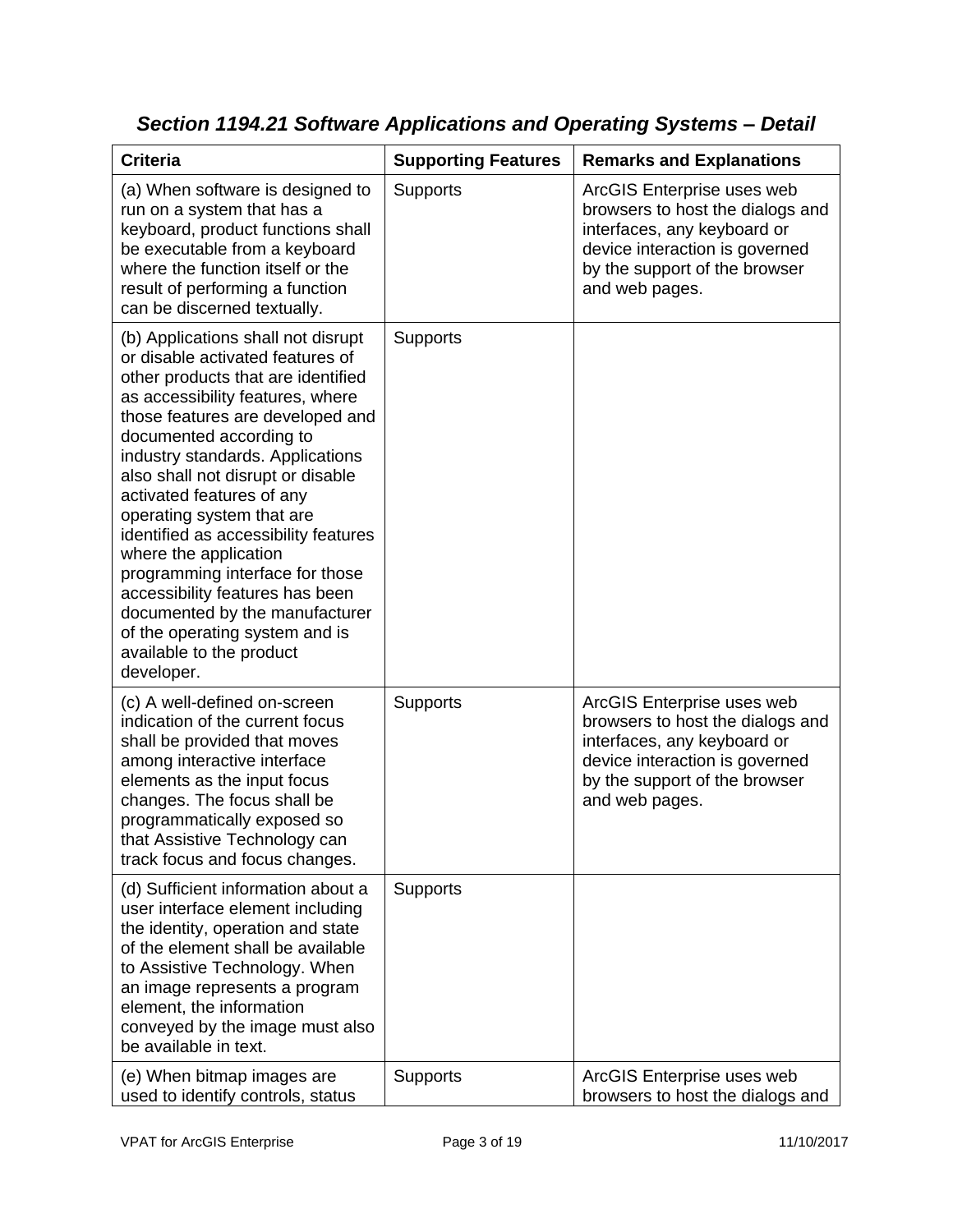| indicators, or other programmatic<br>elements, the meaning assigned<br>to those images shall be<br>consistent throughout an<br>application's performance.                                                                                                           |                                                                      | interfaces, any keyboard or<br>device interaction is governed<br>by the support of the browser<br>and web pages.                                                                   |
|---------------------------------------------------------------------------------------------------------------------------------------------------------------------------------------------------------------------------------------------------------------------|----------------------------------------------------------------------|------------------------------------------------------------------------------------------------------------------------------------------------------------------------------------|
| (f) Textual information shall be<br>provided through operating<br>system functions for displaying<br>text. The minimum information<br>that shall be made available is<br>text content, text input caret<br>location, and text attributes.                           | <b>Supports</b>                                                      | ArcGIS Enterprise uses web<br>browsers to host the dialogs and<br>interfaces, any keyboard or<br>device interaction is governed<br>by the support of the browser<br>and web pages. |
| (g) Applications shall not override<br>user selected contrast and color<br>selections and other individual<br>display attributes.                                                                                                                                   | <b>Supports</b>                                                      |                                                                                                                                                                                    |
| (h) When animation is displayed,<br>the information shall be<br>displayable in at least one non-<br>animated presentation mode at<br>the option of the user.                                                                                                        | <b>Supports</b>                                                      |                                                                                                                                                                                    |
| (i) Color coding shall not be used<br>as the only means of conveying<br>information, indicating an action,<br>prompting a response, or<br>distinguishing a visual element.                                                                                          | <b>Supports</b>                                                      |                                                                                                                                                                                    |
| (j) When a product permits a user<br>to adjust color and contrast<br>settings, a variety of color<br>selections capable of producing a<br>range of contrast levels shall be<br>provided.                                                                            | <b>Supports</b>                                                      |                                                                                                                                                                                    |
| (k) Software shall not use<br>flashing or blinking text, objects,<br>or other elements having a flash<br>or blink frequency greater than 2<br>Hz and lower than 55 Hz.                                                                                              | Supports                                                             |                                                                                                                                                                                    |
| (I) When electronic forms are<br>used, the form shall allow people<br>using Assistive Technology to<br>access the information, field<br>elements, and functionality<br>required for completion and<br>submission of the form, including<br>all directions and cues. | Supports when<br>combined with<br>compatible Assistive<br>Technology |                                                                                                                                                                                    |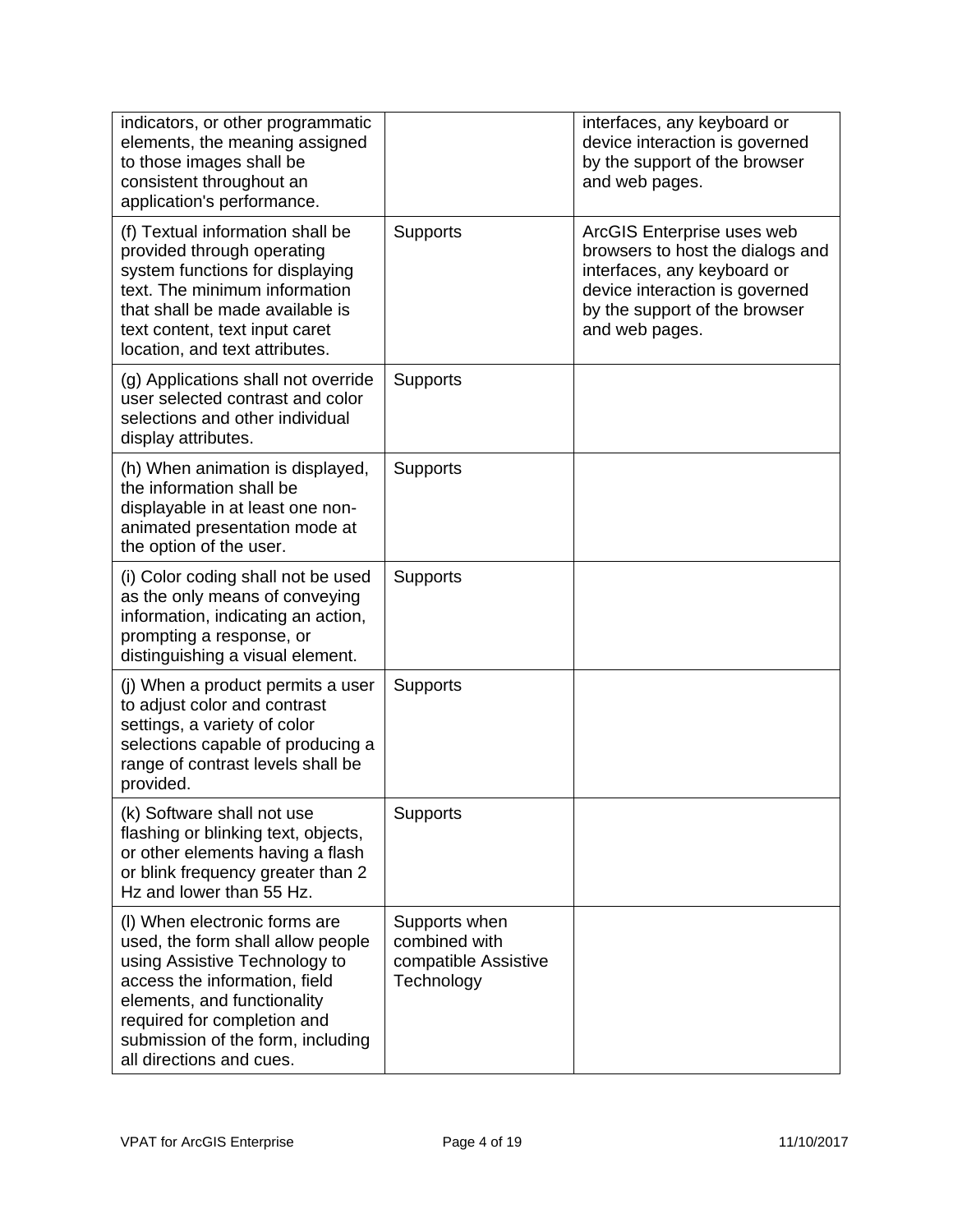| <b>Criteria</b>                                                                                                                                              | <b>Supporting Features</b>         | <b>Remarks and Explanations</b>                                                                                                                                                                                                                                                                                                                                                                                                                                                                                                                                                  |
|--------------------------------------------------------------------------------------------------------------------------------------------------------------|------------------------------------|----------------------------------------------------------------------------------------------------------------------------------------------------------------------------------------------------------------------------------------------------------------------------------------------------------------------------------------------------------------------------------------------------------------------------------------------------------------------------------------------------------------------------------------------------------------------------------|
| (a) A text equivalent for every<br>non-text element shall be<br>provided (e.g., via "alt",<br>"longdesc", or in element<br>content).                         | Supports with<br><b>Exceptions</b> | Most controls provide 'alt' text<br>but some do not given the<br>inherent nature of geographic<br>information systems (GIS)<br>software, mapping software,<br>and/or general limits on the<br>framework or technology.<br>Note: ArcGIS Enterprise<br>contains geographic information<br>system (GIS) technology that<br>captures, manages, and<br>analyzes data through digital<br>maps. Some GIS functions<br>(such as drawing lines on a<br>digital map) cannot be<br>represented with text equivalent<br>and, therefore, no text<br>equivalent exists for these<br>functions. |
| (b) Equivalent alternatives for any<br>multimedia presentation shall be<br>synchronized with the<br>presentation.                                            | Not Applicable                     |                                                                                                                                                                                                                                                                                                                                                                                                                                                                                                                                                                                  |
| (c) Web pages shall be designed<br>so that all information conveyed<br>with color is also available<br>without color, for example from<br>context or markup. | Not Applicable                     |                                                                                                                                                                                                                                                                                                                                                                                                                                                                                                                                                                                  |
| (d) Documents shall be<br>organized so they are readable<br>without requiring an associated<br>style sheet.                                                  | Not Applicable                     |                                                                                                                                                                                                                                                                                                                                                                                                                                                                                                                                                                                  |
| (e) Redundant text links shall be<br>provided for each active region of<br>a server-side image map.                                                          | Supports with<br><b>Exceptions</b> | Most controls support redundant<br>text links but some do not given<br>the inherent nature of GIS<br>software, mapping software,<br>and/or general limits on the<br>framework or technology.<br>Note: ArcGIS Enterprise<br>contains geographic information<br>system (GIS) technology that<br>captures, manages, and                                                                                                                                                                                                                                                             |

*Section 1194.22 Web-based Internet Information and Applications – Detail*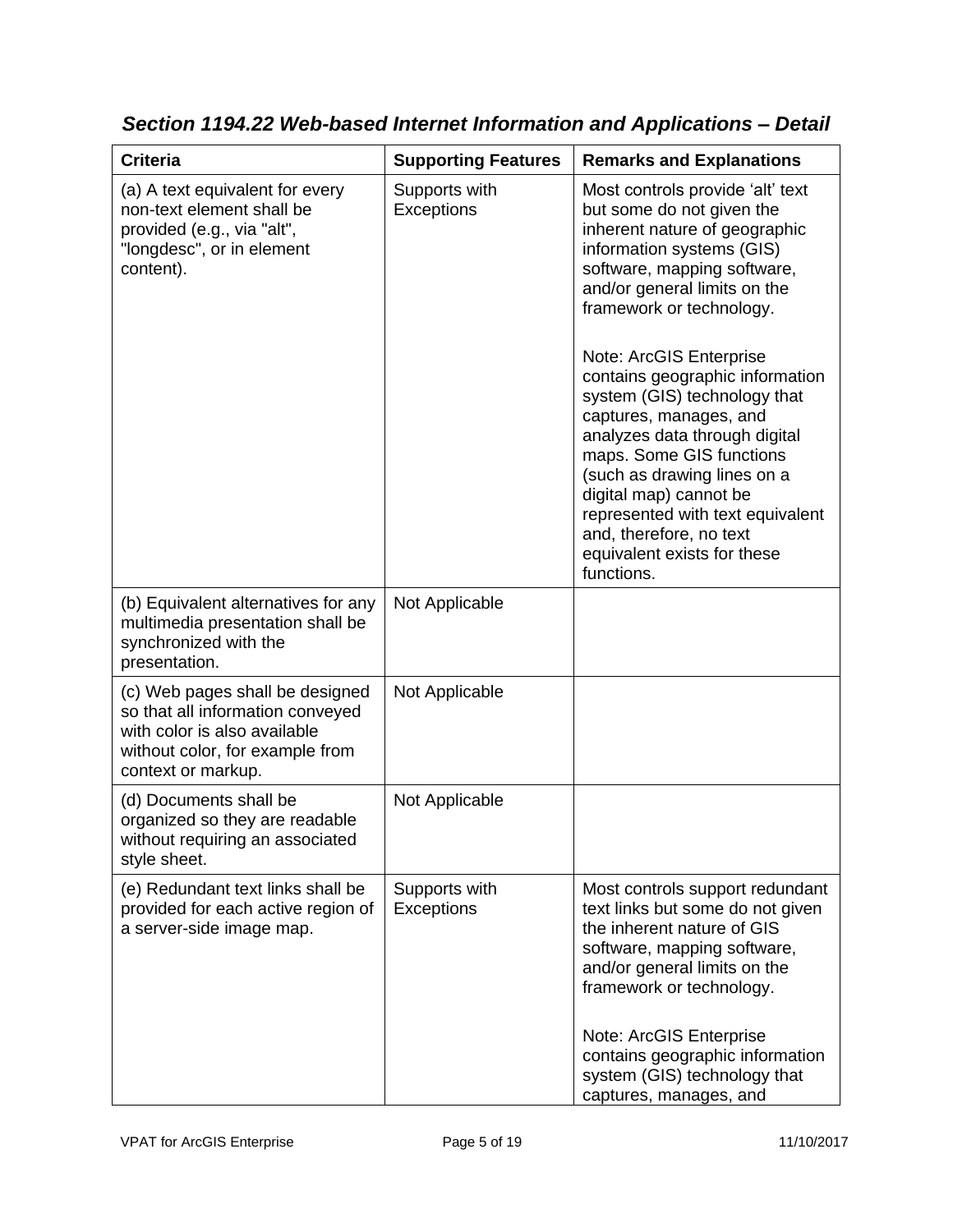|                                                                                                                                                                                                                                                                                                                             |                                    | analyzes data through digital<br>maps. Some aspects of a digital<br>map or of GIS software are<br>inherently visual/graphical and<br>cannot be adequately<br>represented in text.                                                                                                                              |
|-----------------------------------------------------------------------------------------------------------------------------------------------------------------------------------------------------------------------------------------------------------------------------------------------------------------------------|------------------------------------|----------------------------------------------------------------------------------------------------------------------------------------------------------------------------------------------------------------------------------------------------------------------------------------------------------------|
| (f) Client-side image maps shall<br>be provided instead of server-<br>side image maps except where<br>the regions cannot be defined<br>with an available geometric<br>shape.                                                                                                                                                | <b>Supports</b>                    |                                                                                                                                                                                                                                                                                                                |
| (g) Row and column headers<br>shall be identified for data tables.                                                                                                                                                                                                                                                          | <b>Supports</b>                    |                                                                                                                                                                                                                                                                                                                |
| (h) Markup shall be used to<br>associate data cells and header<br>cells for data tables that have two<br>or more logical levels of row or<br>column headers.                                                                                                                                                                | <b>Supports</b>                    |                                                                                                                                                                                                                                                                                                                |
| (i) Frames shall be titled with text<br>that facilitates frame identification<br>and navigation.                                                                                                                                                                                                                            | Not Applicable                     |                                                                                                                                                                                                                                                                                                                |
| (j) Pages shall be designed to<br>avoid causing the screen to<br>flicker with a frequency greater<br>than 2 Hz and lower than 55 Hz.                                                                                                                                                                                        | <b>Supports</b>                    |                                                                                                                                                                                                                                                                                                                |
| (k) A text-only page, with<br>equivalent information or<br>functionality, shall be provided to<br>make a web site comply with the<br>provisions of this part, when<br>compliance cannot be<br>accomplished in any other way.<br>The content of the text-only page<br>shall be updated whenever the<br>primary page changes. | Not Applicable                     | <b>ArcGIS Enterprise contains</b><br>geographic information system<br>(GIS) technology that captures,<br>manages, and analyzes<br>information through digital maps.<br>Some aspects of a digital map<br>or of GIS software are inherently<br>visual/graphical and cannot be<br>adequately represented in text. |
| (I) When pages utilize scripting<br>languages to display content, or<br>to create interface elements, the<br>information provided by the script<br>shall be identified with functional<br>text that can be read by Assistive<br>Technology.                                                                                 | Supports with<br><b>Exceptions</b> |                                                                                                                                                                                                                                                                                                                |
| (m) When a web page requires<br>that an applet, plug-in or other<br>application be present on the                                                                                                                                                                                                                           | Not Applicable                     |                                                                                                                                                                                                                                                                                                                |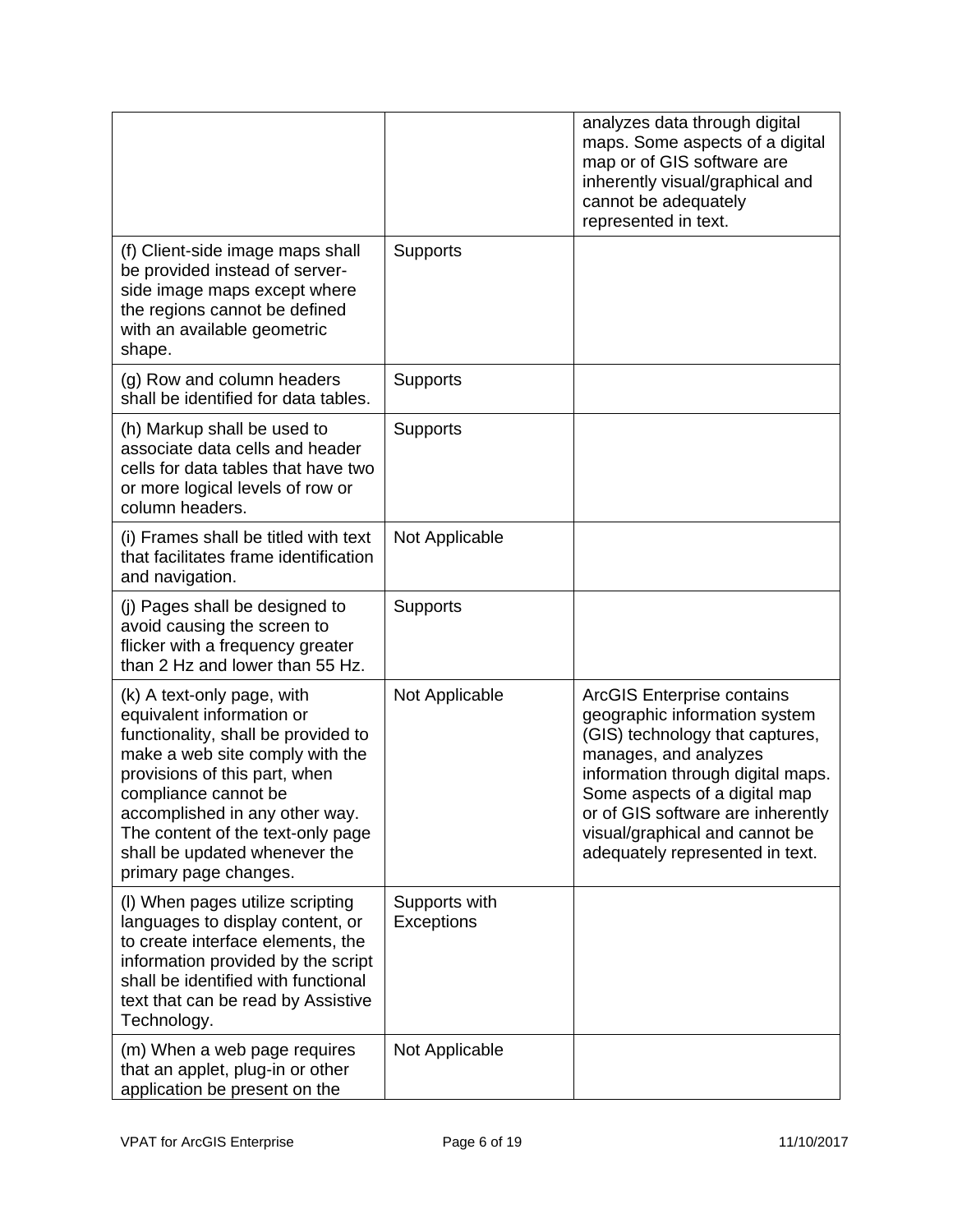| client system to interpret page<br>content, the page must provide a<br>link to a plug-in or applet that<br>complies with $§1194.21(a)$<br>through (I).                                                                                                                                              |                |  |
|-----------------------------------------------------------------------------------------------------------------------------------------------------------------------------------------------------------------------------------------------------------------------------------------------------|----------------|--|
| (n) When electronic forms are<br>designed to be completed on-<br>line, the form shall allow people<br>using Assistive Technology to<br>access the information, field<br>elements, and functionality<br>required for completion and<br>submission of the form, including<br>all directions and cues. | Not Applicable |  |
| (o) A method shall be provided<br>that permits users to skip<br>repetitive navigation links.                                                                                                                                                                                                        | Not Applicable |  |
| (p) When a timed response is<br>required, the user shall be alerted<br>and given sufficient time to<br>indicate more time is required.                                                                                                                                                              | Not Applicable |  |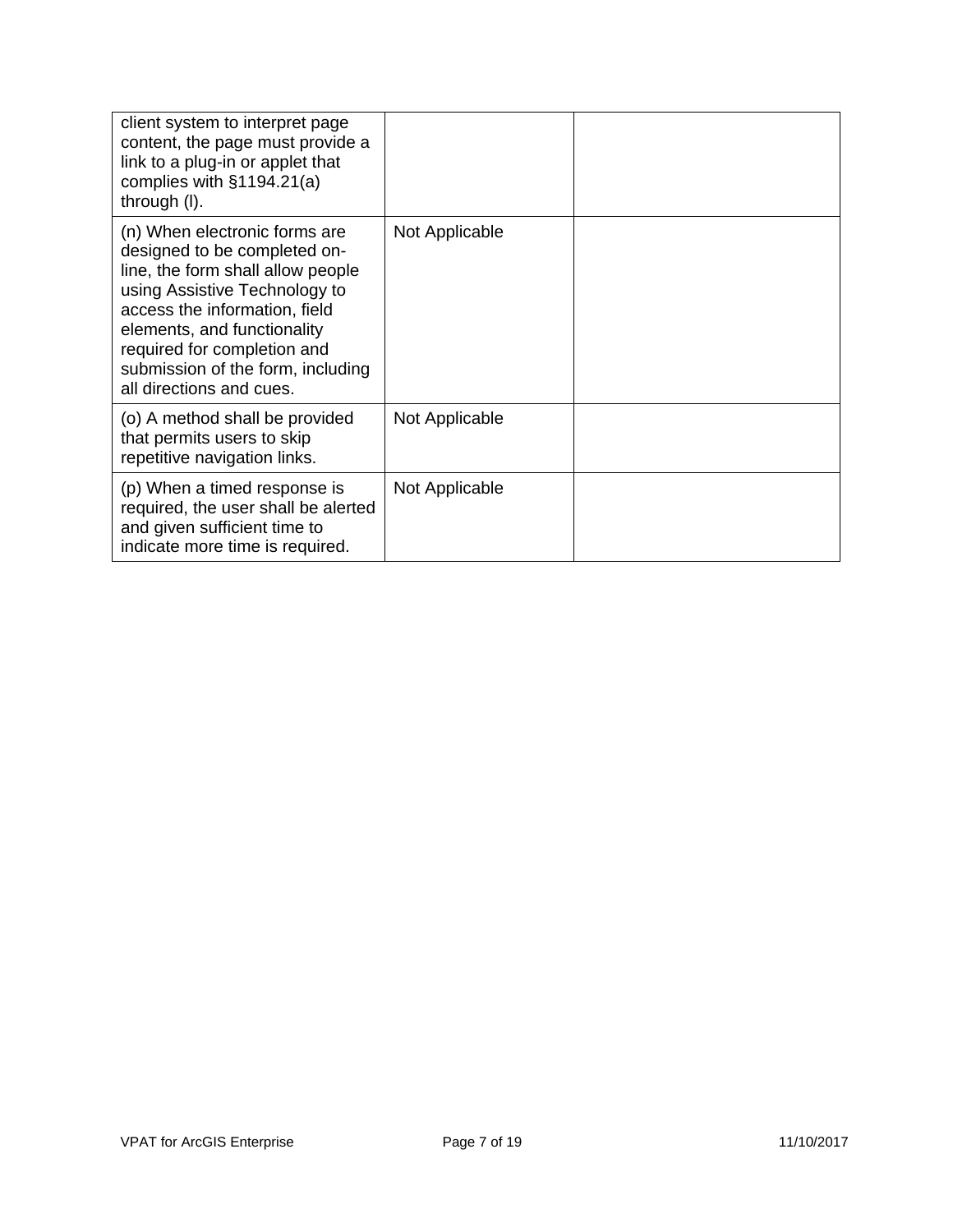| <b>Criteria</b>                                                                                                                                                                                                                                                                                                                                                       | <b>Supporting Features</b> | <b>Remarks and Explanations</b> |
|-----------------------------------------------------------------------------------------------------------------------------------------------------------------------------------------------------------------------------------------------------------------------------------------------------------------------------------------------------------------------|----------------------------|---------------------------------|
| (a) Telecommunications products<br>or systems which provide a<br>function allowing voice<br>communication and which do not<br>themselves provide a TTY<br>functionality shall provide a<br>standard non-acoustic<br>connection point for TTYs.<br>Microphones shall be capable of<br>being turned on and off to allow<br>the user to intermix speech with<br>TTY use. | Not Applicable             |                                 |
| (b) Telecommunications products<br>which include voice<br>communication functionality shall<br>support all commonly used cross-<br>manufacturer non-proprietary<br>standard TTY signal protocols.                                                                                                                                                                     | Not Applicable             |                                 |
| (c) Voice mail, auto-attendant,<br>and interactive voice response<br>telecommunications systems<br>shall be usable by TTY users<br>with their TTYs.                                                                                                                                                                                                                   | Not Applicable             |                                 |
| (d) Voice mail, messaging, auto-<br>attendant, and interactive voice<br>response telecommunications<br>systems that require a response<br>from a user within a time interval,<br>shall give an alert when the time<br>interval is about to run out, and<br>shall provide sufficient time for<br>the user to indicate more time is<br>required.                        | Not Applicable             |                                 |
| (e) Where provided, caller<br>identification and similar<br>telecommunications functions<br>shall also be available for users<br>of TTYs, and for users who<br>cannot see displays.                                                                                                                                                                                   | Not Applicable             |                                 |
| (f) For transmitted voice signals,<br>telecommunications products<br>shall provide a gain adjustable up<br>to a minimum of 20 dB. For<br>incremental volume control, at                                                                                                                                                                                               | Not Applicable             |                                 |

### *Section 1194.23 Telecommunications Products – Detail*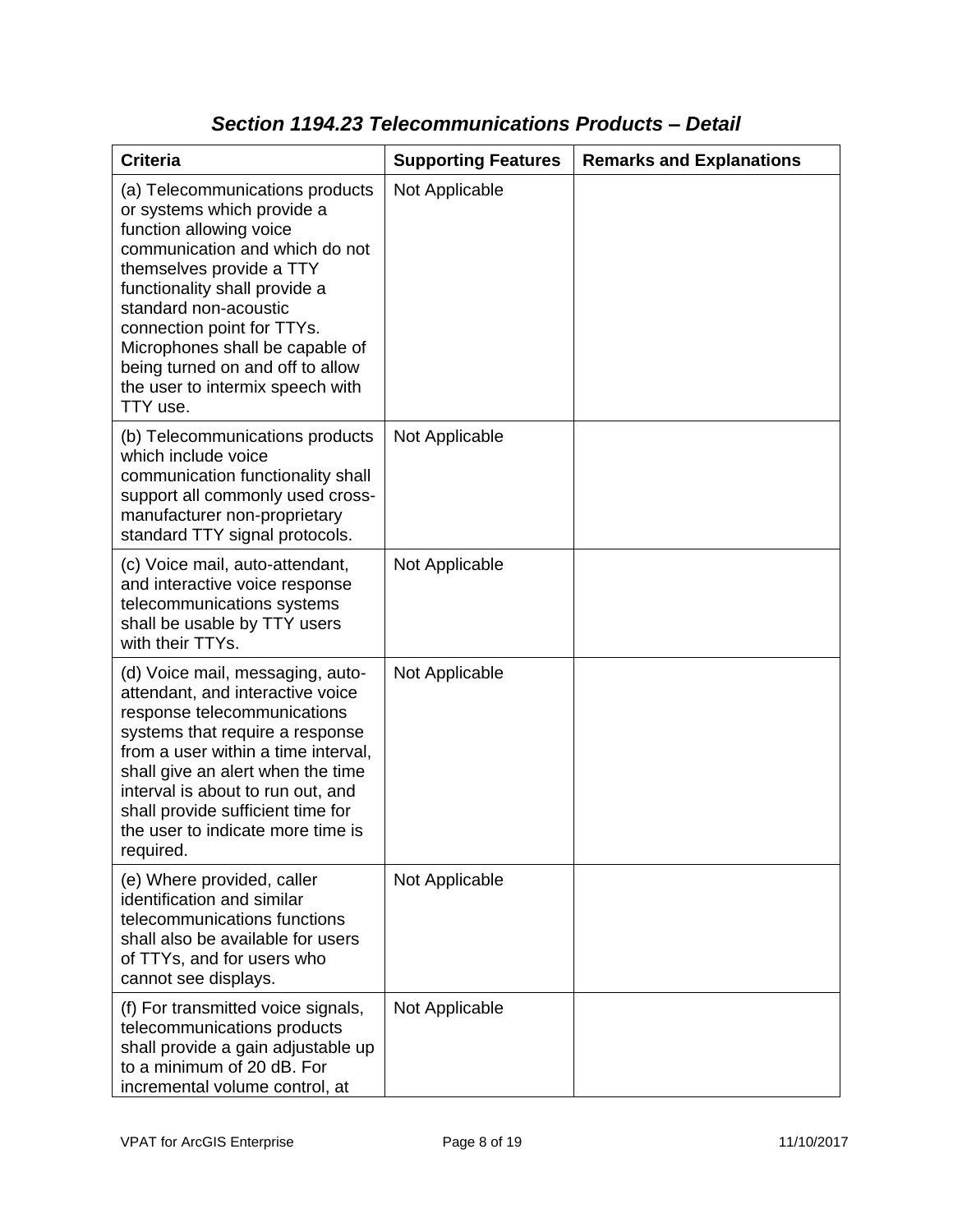| least one intermediate step of 12<br>dB of gain shall be provided.                                                                                                                                                                                                                                                                                                                                                                                                                                                   |                |  |
|----------------------------------------------------------------------------------------------------------------------------------------------------------------------------------------------------------------------------------------------------------------------------------------------------------------------------------------------------------------------------------------------------------------------------------------------------------------------------------------------------------------------|----------------|--|
| (g) If the telecommunications<br>product allows a user to adjust<br>the receive volume, a function<br>shall be provided to automatically<br>reset the volume to the default<br>level after every use.                                                                                                                                                                                                                                                                                                                | Not Applicable |  |
| (h) Where a telecommunications<br>product delivers output by an<br>audio transducer which is<br>normally held up to the ear, a<br>means for effective magnetic<br>wireless coupling to hearing<br>technologies shall be provided.                                                                                                                                                                                                                                                                                    | Not Applicable |  |
| (i) Interference to hearing<br>technologies (including hearing<br>aids, cochlear implants, and<br>assistive listening devices) shall<br>be reduced to the lowest possible<br>level that allows a user of hearing<br>technologies to utilize the<br>telecommunications product.                                                                                                                                                                                                                                       | Not Applicable |  |
| (i) Products that transmit or<br>conduct information or<br>communication, shall pass<br>through cross-manufacturer, non-<br>proprietary, industry-standard<br>codes, translation protocols,<br>formats or other information<br>necessary to provide the<br>information or communication in<br>a usable format. Technologies<br>which use encoding, signal<br>compression, format<br>transformation, or similar<br>techniques shall not remove<br>information needed for access or<br>shall restore it upon delivery. | Not Applicable |  |
| (k)(1) Products which have<br>mechanically operated controls<br>or keys shall comply with the<br>following: Controls and Keys<br>shall be tactilely discernible<br>without activating the controls or<br>keys.                                                                                                                                                                                                                                                                                                       | Not Applicable |  |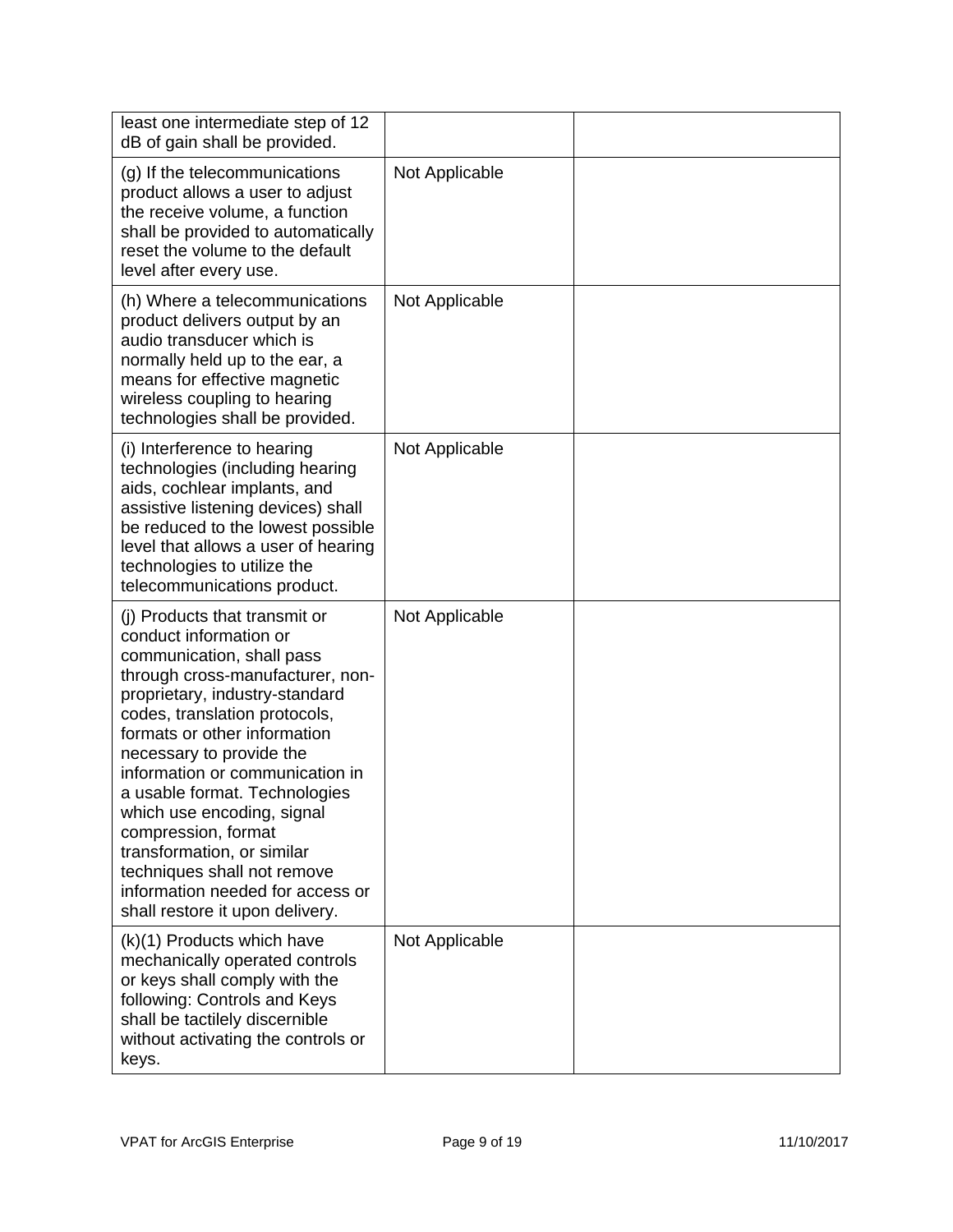| $(k)(2)$ Products which have<br>mechanically operated controls<br>or keys shall comply with the<br>following: Controls and Keys<br>shall be operable with one hand<br>and shall not require tight<br>grasping, pinching, twisting of the<br>wrist. The force required to<br>activate controls and keys shall<br>be 5 lbs. (22.2N) maximum. |                |  |
|--------------------------------------------------------------------------------------------------------------------------------------------------------------------------------------------------------------------------------------------------------------------------------------------------------------------------------------------|----------------|--|
| $(k)(3)$ Products which have<br>mechanically operated controls<br>or keys shall comply with the<br>following: If key repeat is<br>supported, the delay before<br>repeat shall be adjustable to at<br>least 2 seconds. Key repeat rate<br>shall be adjustable to 2 seconds<br>per character.                                                | Not Applicable |  |
| $(k)(4)$ Products which have<br>mechanically operated controls<br>or keys shall comply with the<br>following: The status of all locking<br>or toggle controls or keys shall be<br>visually discernible, and<br>discernible either through touch<br>or sound.                                                                               | Not Applicable |  |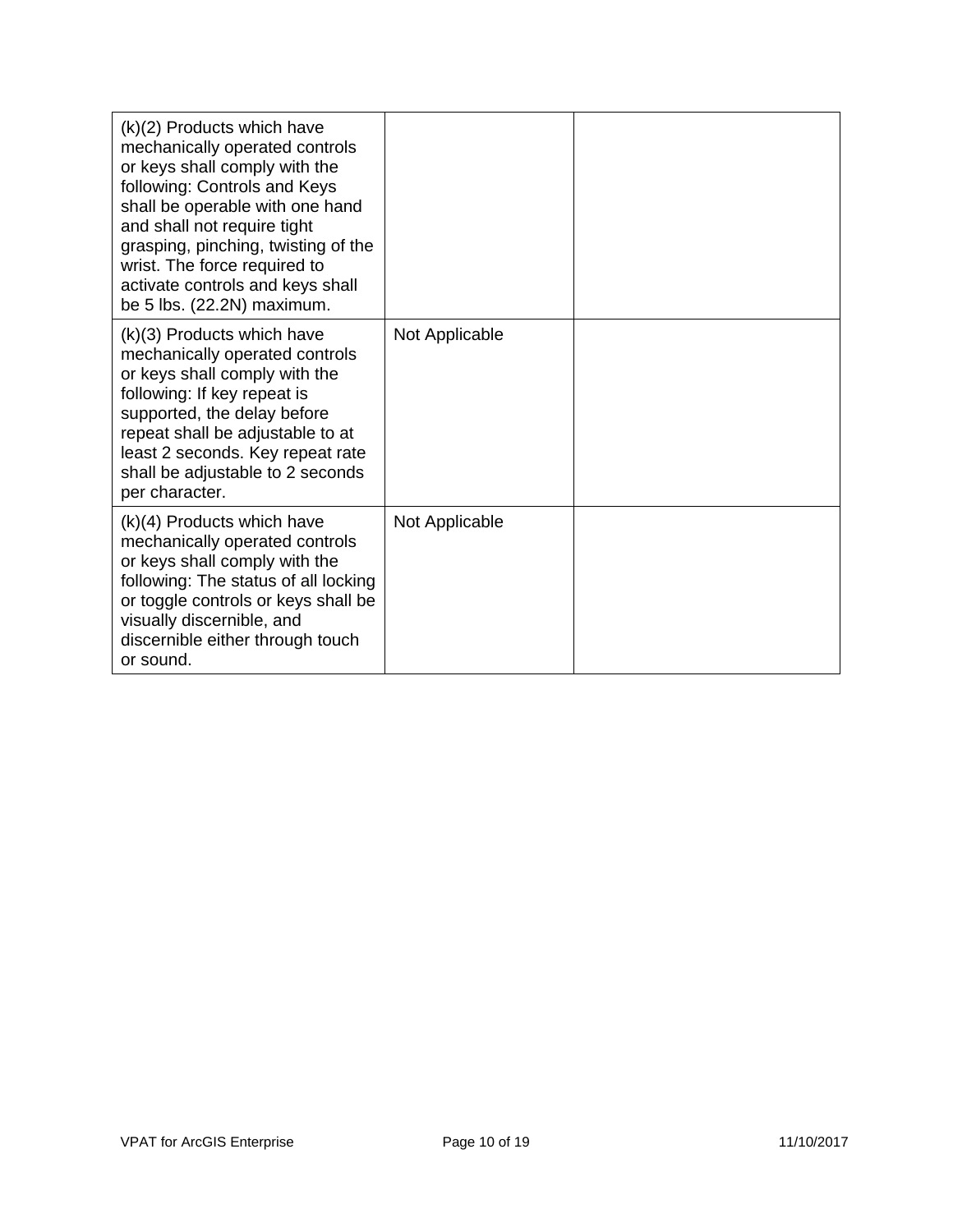| <b>Criteria</b>                                                                                                                                                                                                                                                                                                                                                                                                                                                                                                                                                                                                                                                                                                                                                                                                                                                                                                                                                           | <b>Supporting Features</b> | <b>Remarks and Explanations</b> |
|---------------------------------------------------------------------------------------------------------------------------------------------------------------------------------------------------------------------------------------------------------------------------------------------------------------------------------------------------------------------------------------------------------------------------------------------------------------------------------------------------------------------------------------------------------------------------------------------------------------------------------------------------------------------------------------------------------------------------------------------------------------------------------------------------------------------------------------------------------------------------------------------------------------------------------------------------------------------------|----------------------------|---------------------------------|
| a) All analog television displays<br>13 inches and larger, and<br>computer equipment that<br>includes analog television<br>receiver or display circuitry, shall<br>be equipped with caption<br>decoder circuitry which<br>appropriately receives, decodes,<br>and displays closed captions<br>from broadcast, cable, videotape,<br>and DVD signals. As soon as<br>practicable, but not later than<br>July 1, 2002, widescreen digital<br>television (DTV) displays<br>measuring at least 7.8 inches<br>vertically, DTV sets with<br>conventional displays measuring<br>at least 13 inches vertically, and<br>stand-alone DTV tuners, whether<br>or not they are marketed with<br>display screens, and computer<br>equipment that includes DTV<br>receiver or display circuitry, shall<br>be equipped with caption<br>decoder circuitry which<br>appropriately receives, decodes,<br>and displays closed captions<br>from broadcast, cable, videotape,<br>and DVD signals. | Not Applicable             |                                 |
| (b) Television tuners, including<br>tuner cards for use in computers,<br>shall be equipped with secondary<br>audio program playback circuitry.                                                                                                                                                                                                                                                                                                                                                                                                                                                                                                                                                                                                                                                                                                                                                                                                                            | Not Applicable             |                                 |
| (c) All training and informational<br>video and multimedia productions<br>which support the agency's<br>mission, regardless of format,<br>that contain speech or other<br>audio information necessary for<br>the comprehension of the<br>content, shall be open or closed<br>captioned.                                                                                                                                                                                                                                                                                                                                                                                                                                                                                                                                                                                                                                                                                   | Not Applicable             |                                 |
| (d) All training and informational<br>video and multimedia productions<br>which support the agency's                                                                                                                                                                                                                                                                                                                                                                                                                                                                                                                                                                                                                                                                                                                                                                                                                                                                      | Not Applicable             |                                 |

#### *Section 1194.24 Video and Multi-media Products – Detail*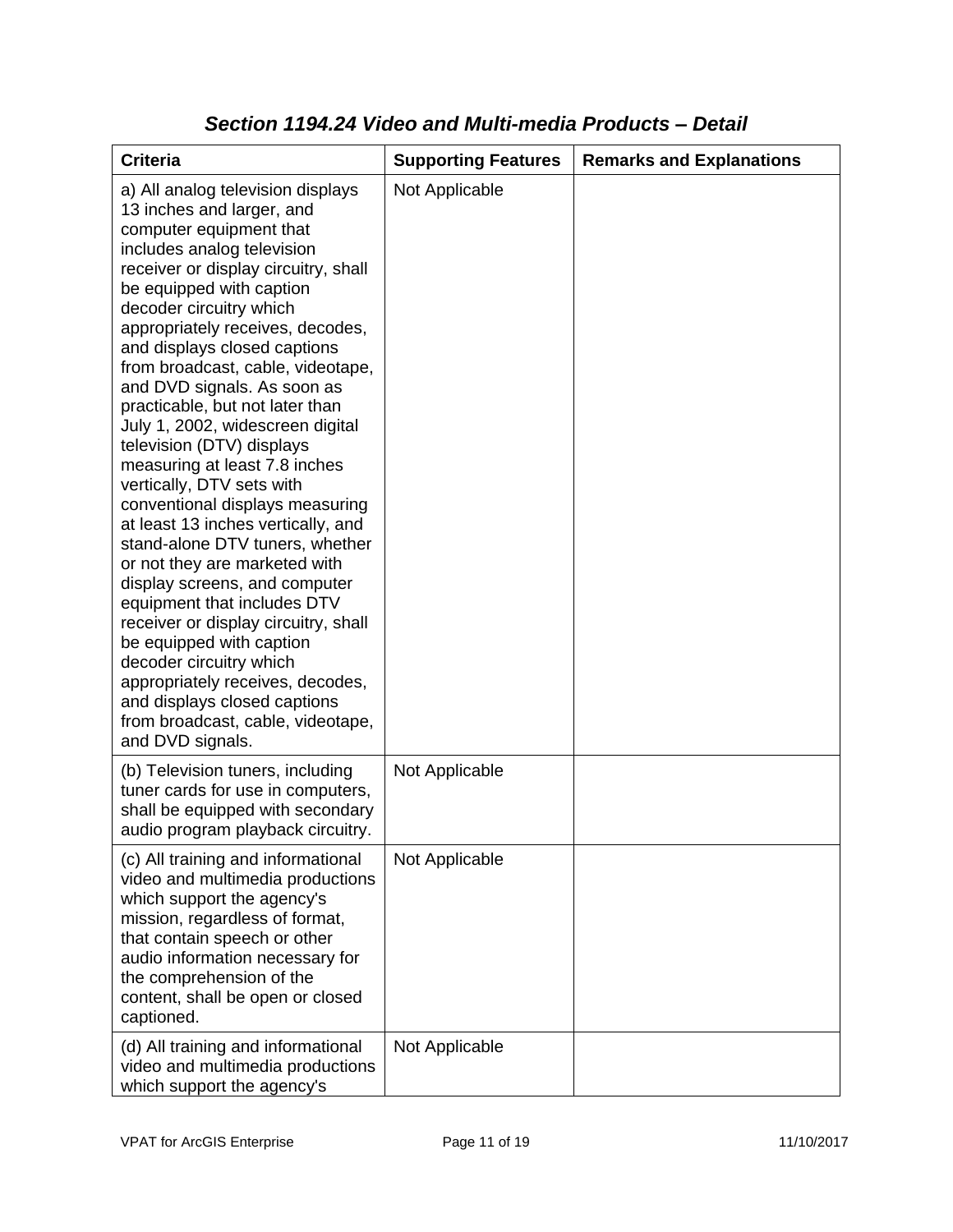| mission, regardless of format,<br>that contain visual information<br>necessary for the comprehension<br>of the content, shall be audio<br>described. |                |  |
|------------------------------------------------------------------------------------------------------------------------------------------------------|----------------|--|
| (e) Display or presentation of<br>alternate text presentation or<br>audio descriptions shall be user-<br>selectable unless permanent.                | Not Applicable |  |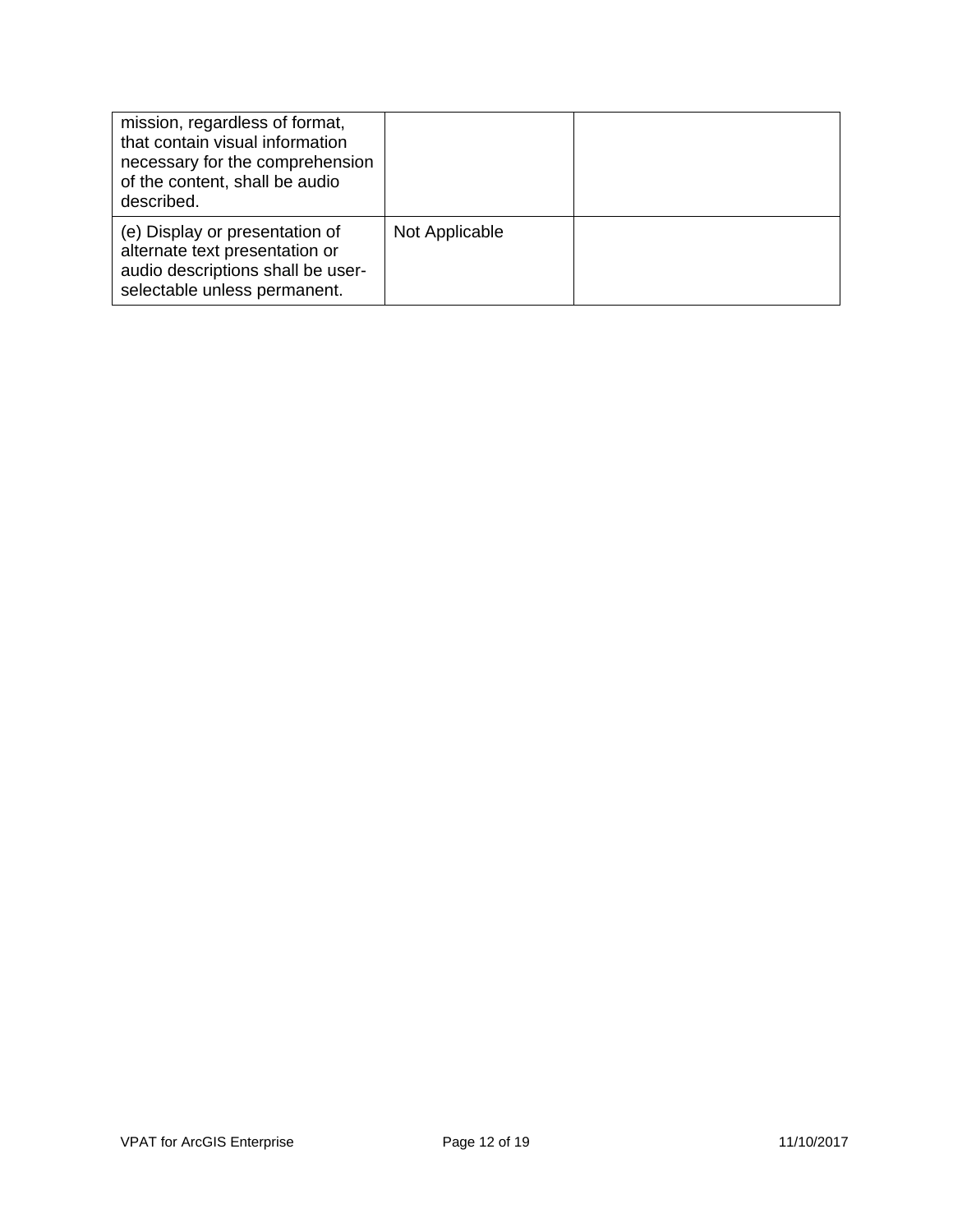## *Section 1194.25 Self-Contained, Closed Products – Detail*

| <b>Criteria</b>                                                                                                                                                                                                                                                                                                                                  | <b>Supporting Features</b> | <b>Remarks and Explanations</b> |
|--------------------------------------------------------------------------------------------------------------------------------------------------------------------------------------------------------------------------------------------------------------------------------------------------------------------------------------------------|----------------------------|---------------------------------|
| (a) Self contained products shall<br>be usable by people with<br>disabilities without requiring an<br>end-user to attach Assistive<br>Technology to the product.<br>Personal headsets for private<br>listening are not Assistive<br>Technology.                                                                                                  | Not Applicable             |                                 |
| (b) When a timed response is<br>required, the user shall be alerted<br>and given sufficient time to<br>indicate more time is required.                                                                                                                                                                                                           | Not Applicable             |                                 |
| (c) Where a product utilizes<br>touchscreens or contact-sensitive<br>controls, an input method shall<br>be provided that complies with<br>§1194.23 (k) (1) through (4).                                                                                                                                                                          | Not Applicable             |                                 |
| (d) When biometric forms of user<br>identification or control are used,<br>an alternative form of<br>identification or activation, which<br>does not require the user to<br>possess particular biological<br>characteristics, shall also be<br>provided.                                                                                         | Not Applicable             |                                 |
| (e) When products provide<br>auditory output, the audio signal<br>shall be provided at a standard<br>signal level through an industry<br>standard connector that will allow<br>for private listening. The product<br>must provide the ability to<br>interrupt, pause, and restart the<br>audio at any time.                                      | Not Applicable             |                                 |
| (f) When products deliver voice<br>output in a public area,<br>incremental volume control shall<br>be provided with output<br>amplification up to a level of at<br>least 65 dB. Where the ambient<br>noise level of the environment is<br>above 45 dB, a volume gain of at<br>least 20 dB above the ambient<br>level shall be user selectable. A | Not Applicable             |                                 |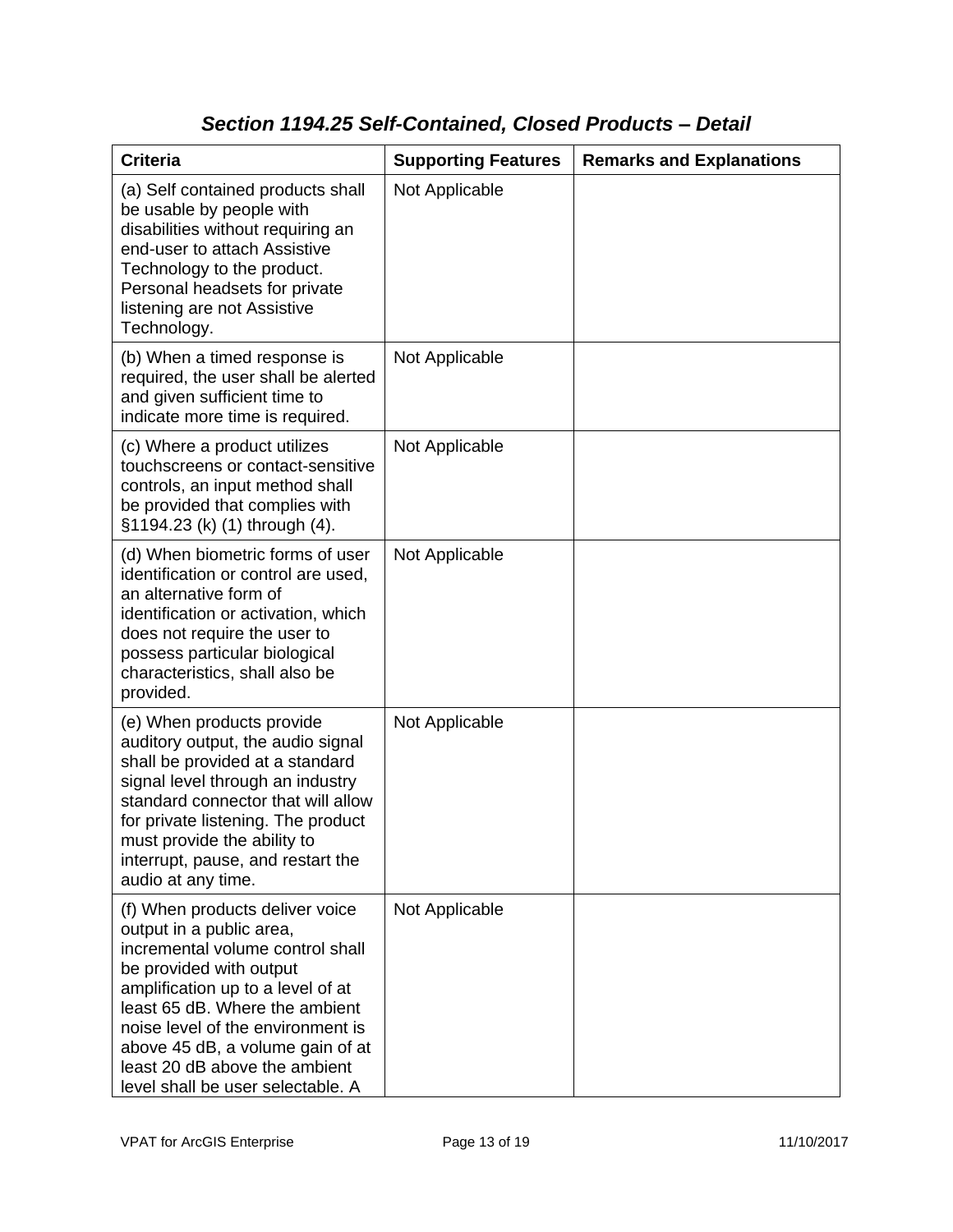| function shall be provided to<br>automatically reset the volume to<br>the default level after every use.                                                                                                                                                                                                                                                                                                                                                                                                                                                                          |                |  |
|-----------------------------------------------------------------------------------------------------------------------------------------------------------------------------------------------------------------------------------------------------------------------------------------------------------------------------------------------------------------------------------------------------------------------------------------------------------------------------------------------------------------------------------------------------------------------------------|----------------|--|
| (g) Color coding shall not be<br>used as the only means of<br>conveying information, indicating<br>an action, prompting a response,<br>or distinguishing a visual<br>element.                                                                                                                                                                                                                                                                                                                                                                                                     | Not Applicable |  |
| (h) When a product permits a<br>user to adjust color and contrast<br>settings, a range of color<br>selections capable of producing a<br>variety of contrast levels shall be<br>provided.                                                                                                                                                                                                                                                                                                                                                                                          | Not Applicable |  |
| (i) Products shall be designed to<br>avoid causing the screen to<br>flicker with a frequency greater<br>than 2 Hz and lower than 55 Hz.                                                                                                                                                                                                                                                                                                                                                                                                                                           | Not Applicable |  |
| (j) (1) Products which are<br>freestanding, non-portable, and<br>intended to be used in one<br>location and which have operable<br>controls shall comply with the<br>following: The position of any<br>operable control shall be<br>determined with respect to a<br>vertical plane, which is 48 inches<br>in length, centered on the<br>operable control, and at the<br>maximum protrusion of the<br>product within the 48 inch length<br>on products which are<br>freestanding, non-portable, and<br>intended to be used in one<br>location and which have operable<br>controls. | Not Applicable |  |
| $(j)(2)$ Products which are<br>freestanding, non-portable, and<br>intended to be used in one<br>location and which have operable<br>controls shall comply with the<br>following: Where any operable<br>control is 10 inches or less<br>behind the reference plane, the<br>height shall be 54 inches<br>maximum and 15 inches                                                                                                                                                                                                                                                      | Not Applicable |  |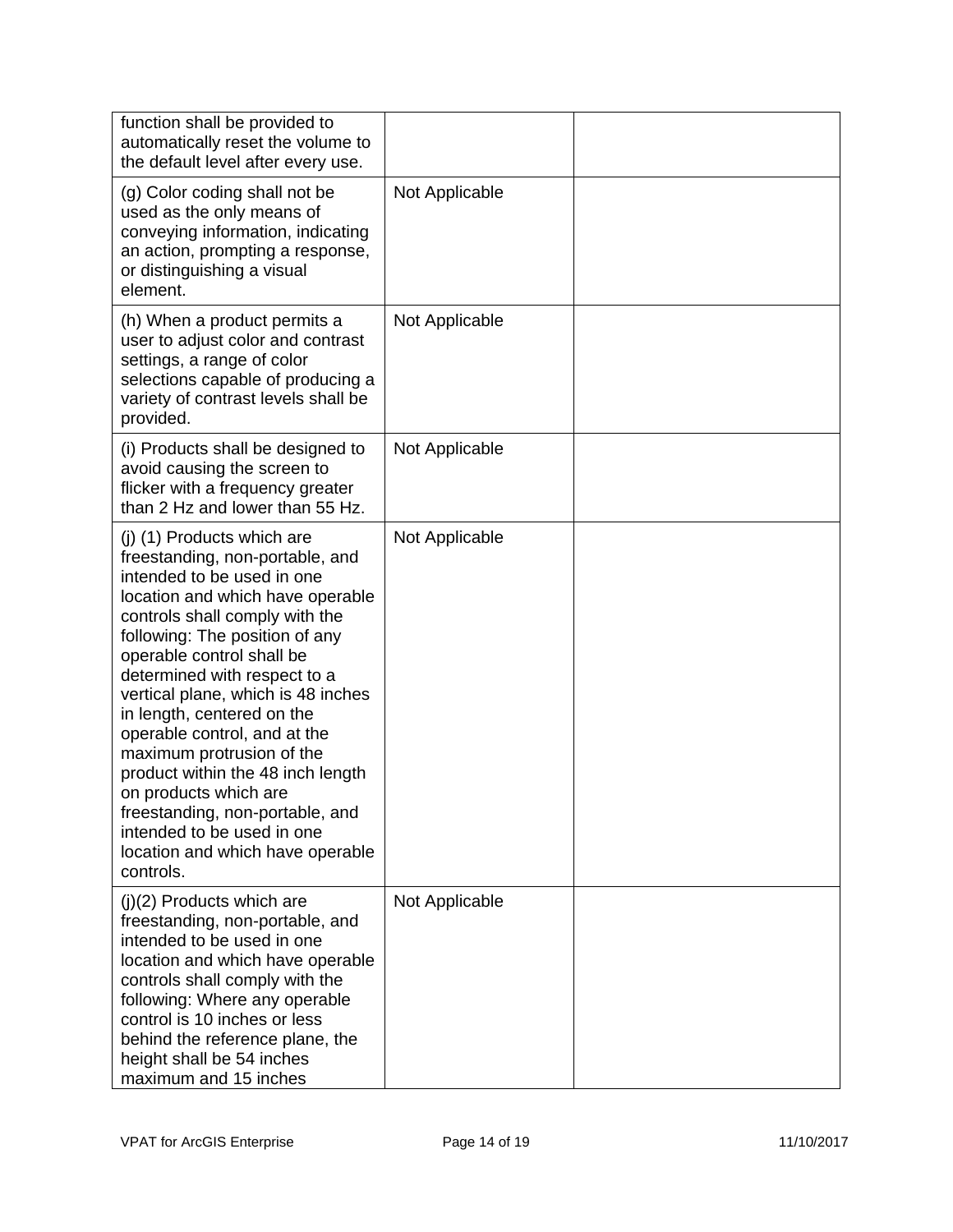| minimum above the floor.                                                                                                                                                                                                                                                                                                                                                                  |                |  |
|-------------------------------------------------------------------------------------------------------------------------------------------------------------------------------------------------------------------------------------------------------------------------------------------------------------------------------------------------------------------------------------------|----------------|--|
| $(j)(3)$ Products which are<br>freestanding, non-portable, and<br>intended to be used in one<br>location and which have operable<br>controls shall comply with the<br>following: Where any operable<br>control is more than 10 inches<br>and not more than 24 inches<br>behind the reference plane, the<br>height shall be 46 inches<br>maximum and 15 inches<br>minimum above the floor. | Not Applicable |  |
| $(j)(4)$ Products which are<br>freestanding, non-portable, and<br>intended to be used in one<br>location and which have operable<br>controls shall comply with the<br>following: Operable controls shall<br>not be more than 24 inches<br>behind the reference plane.                                                                                                                     | Not Applicable |  |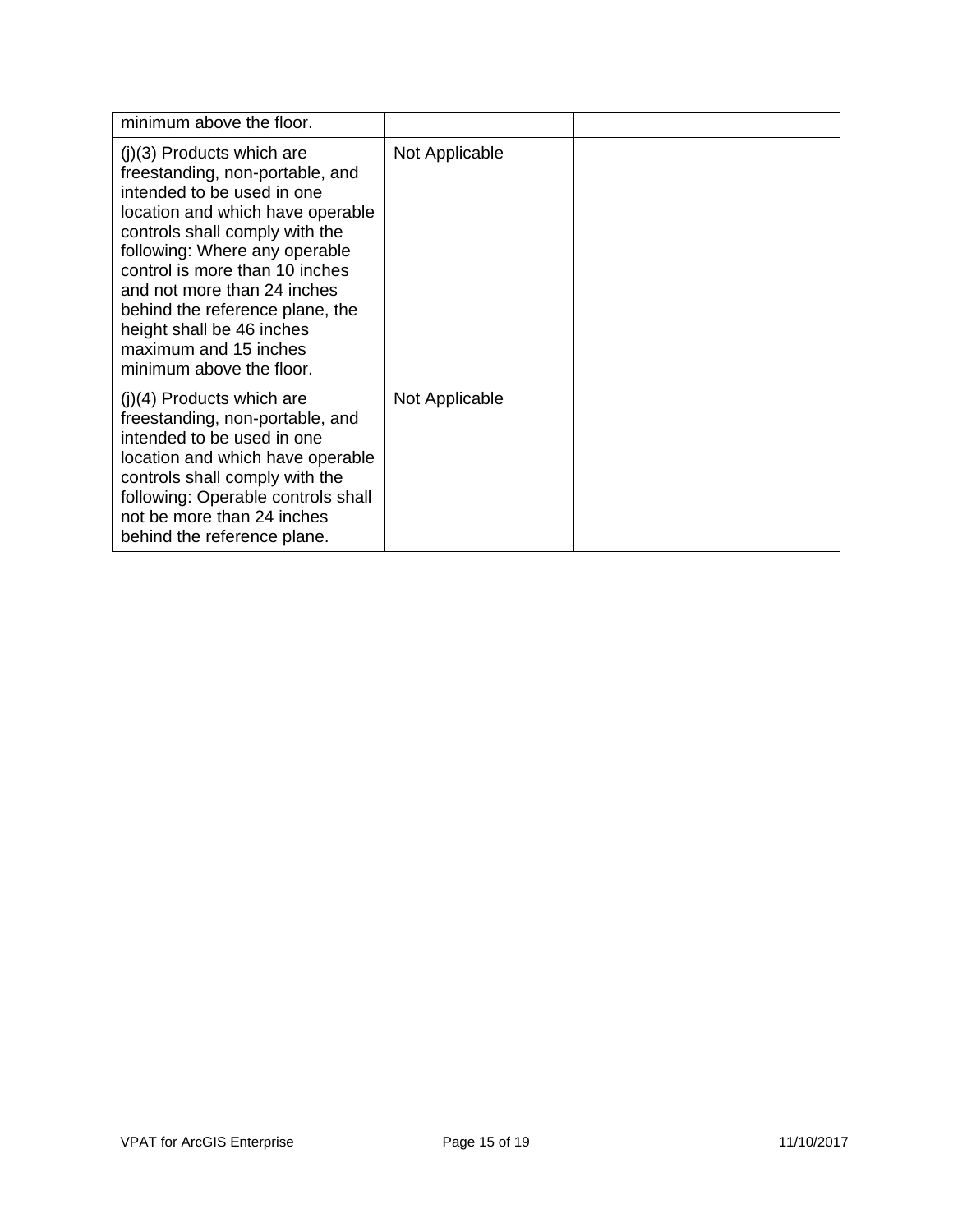| <b>Criteria</b>                                                                                                                                                                                                                                          | <b>Supporting Features</b> | <b>Remarks and Explanations</b> |
|----------------------------------------------------------------------------------------------------------------------------------------------------------------------------------------------------------------------------------------------------------|----------------------------|---------------------------------|
| (a) All mechanically operated<br>controls and keys shall comply<br>with §1194.23 (k) (1) through (4).                                                                                                                                                    | Not Applicable             |                                 |
| (b) If a product utilizes<br>touchscreens or touch-operated<br>controls, an input method shall<br>be provided that complies with<br>§1194.23 (k) (1) through (4).                                                                                        | Not Applicable             |                                 |
| (c) When biometric forms of user<br>identification or control are used,<br>an alternative form of<br>identification or activation, which<br>does not require the user to<br>possess particular biological<br>characteristics, shall also be<br>provided. | Not Applicable             |                                 |
| (d) Where provided, at least one<br>of each type of expansion slots,<br>ports and connectors shall<br>comply with publicly available<br>industry standards.                                                                                              | Not Applicable             |                                 |

# *Section 1194.26 Desktop and Portable Computers – Detail*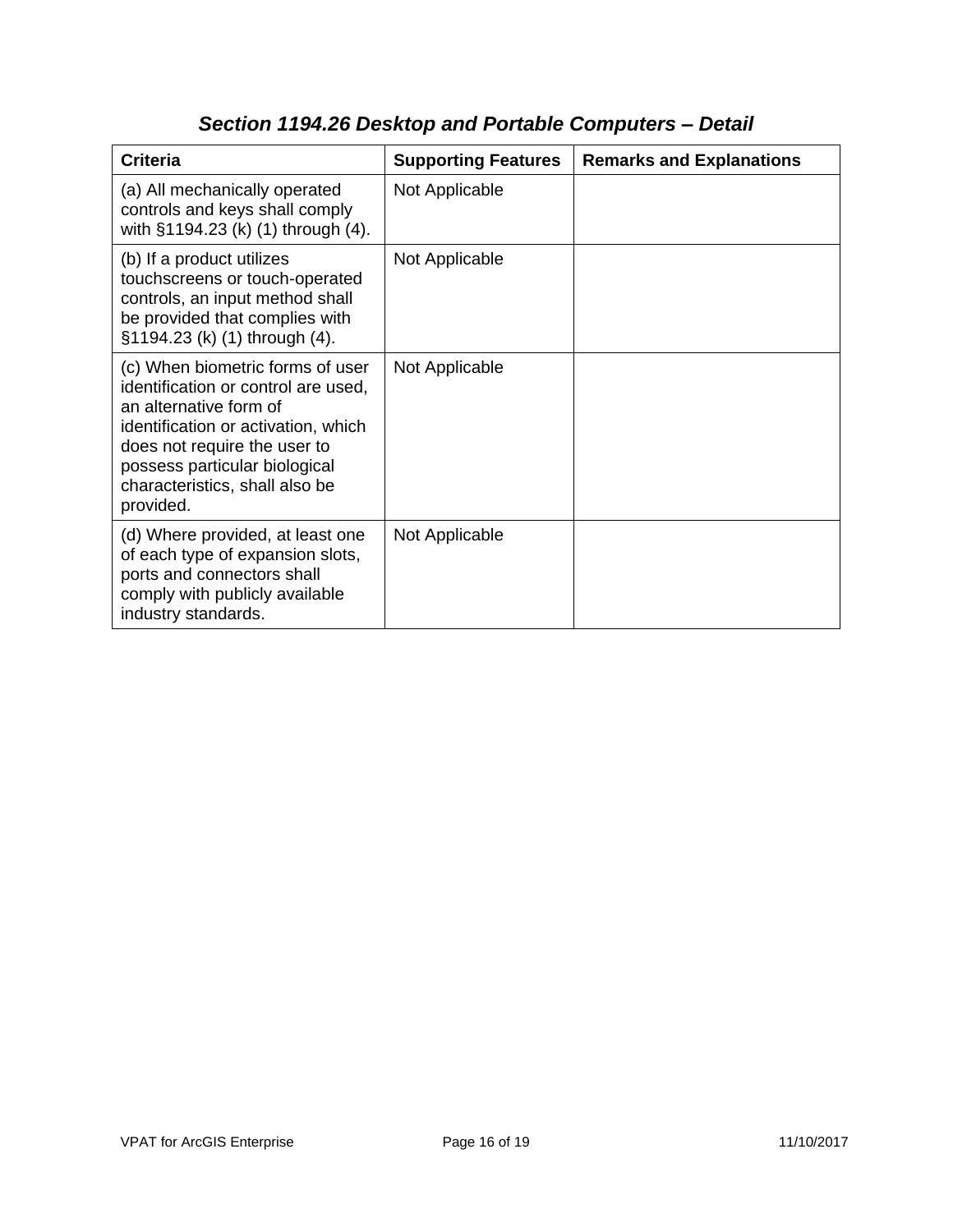### *Section 1194.31 Functional Performance Criteria – Detail*

| <b>Criteria</b>                                                                                                                                                                                                                                                                                                                        | <b>Supporting Features</b>                                           | <b>Remarks and Explanations</b>                                                                                                                                                                                                                                                                                                                                                                                                                                                                                           |
|----------------------------------------------------------------------------------------------------------------------------------------------------------------------------------------------------------------------------------------------------------------------------------------------------------------------------------------|----------------------------------------------------------------------|---------------------------------------------------------------------------------------------------------------------------------------------------------------------------------------------------------------------------------------------------------------------------------------------------------------------------------------------------------------------------------------------------------------------------------------------------------------------------------------------------------------------------|
| (a) At least one mode of<br>operation and information<br>retrieval that does not require<br>user vision shall be provided, or<br>support for Assistive Technology<br>used by people who are blind or<br>visually impaired shall be<br>provided.                                                                                        | Supports when<br>combined with<br>compatible Assistive<br>Technology | ArcGIS Enterprise can be used<br>by developers to build websites<br>with geospatial content. The<br>web developer may format<br>information so as to take<br>advantage of Assistive<br>Technology for the blind or<br>visually impaired through use of<br>the software.<br>Note: ArcGIS Enterprise<br>contains geographic information<br>system (GIS) technology that<br>captures, manages, and<br>analyzes data through digital<br>maps. Some aspects of a map<br>or of GIS software are inherently<br>visual/graphical. |
| (b) At least one mode of<br>operation and information<br>retrieval that does not require<br>visual acuity greater than 20/70<br>shall be provided in audio and<br>enlarged print output working<br>together or independently, or<br>support for Assistive Technology<br>used by people who are visually<br>impaired shall be provided. | Supports when<br>combined with<br>compatible Assistive<br>Technology | The ArcGIS Enterprise software<br>supports Assistive Technology<br>on the client. For example, a<br>website map window containing<br>geographic information may<br>have zoom in features on a<br>map, scale changes, or a<br>magnifier window to make the<br>output more usable by people<br>who are visually impaired. The<br>web developer may format the<br>spatial content to support<br>Assistive Technology for the<br>visually impaired through SDKs.                                                              |
| (c) At least one mode of<br>operation and information<br>retrieval that does not require<br>user hearing shall be provided, or<br>support for Assistive Technology<br>used by people who are deaf or<br>hard of hearing shall be provided.                                                                                             | <b>Supports</b>                                                      | There is no reliance on hearing<br>to operate.                                                                                                                                                                                                                                                                                                                                                                                                                                                                            |
| (d) Where audio information is<br>important for the use of a<br>product, at least one mode of<br>operation and information<br>retrieval shall be provided in an<br>enhanced auditory fashion, or                                                                                                                                       | Not Applicable                                                       | There is no reliance on hearing<br>to operate.                                                                                                                                                                                                                                                                                                                                                                                                                                                                            |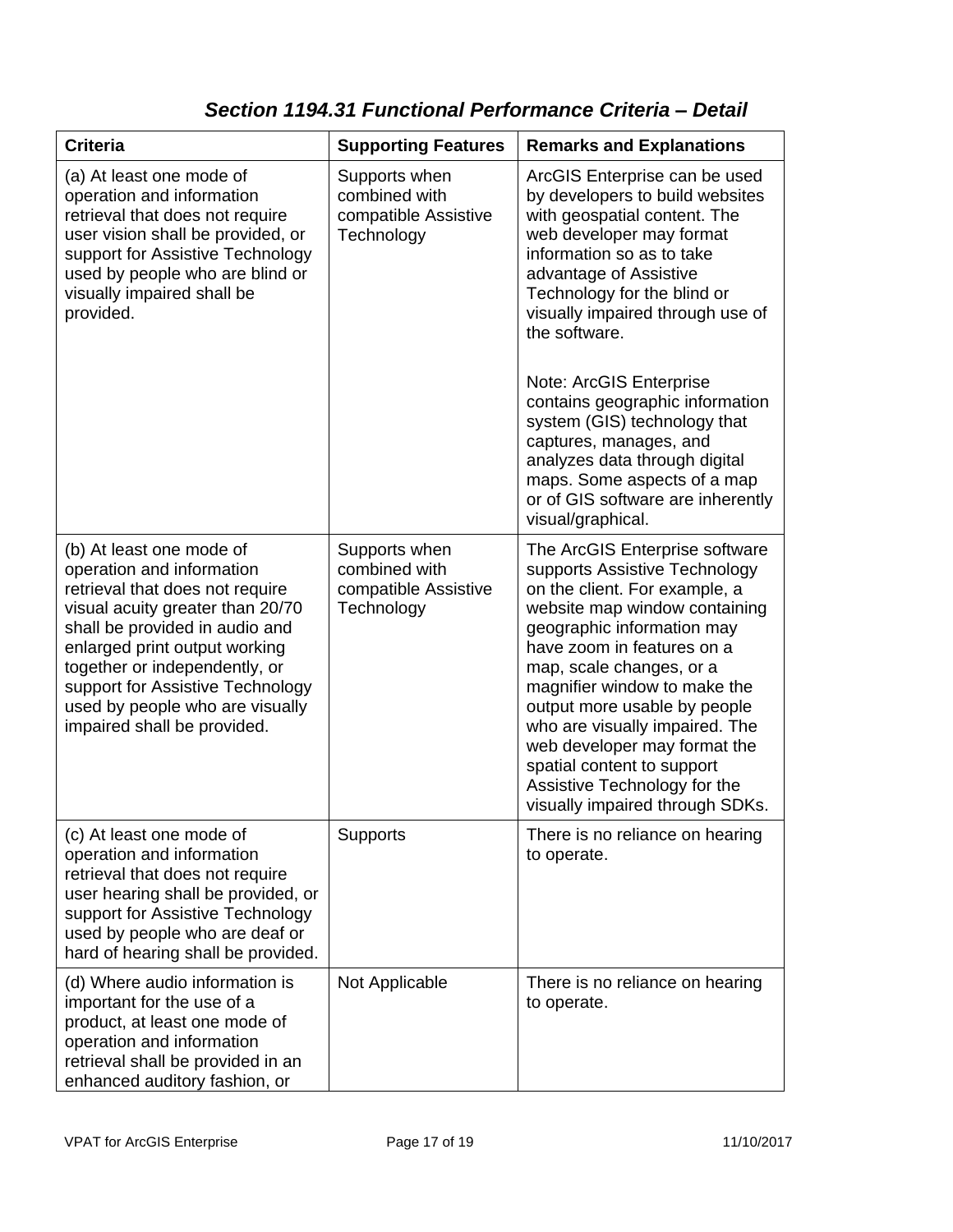| support for assistive hearing<br>devices shall be provided.                                                                                                                                                                 |                 |                                                                                                                                                                                                                             |
|-----------------------------------------------------------------------------------------------------------------------------------------------------------------------------------------------------------------------------|-----------------|-----------------------------------------------------------------------------------------------------------------------------------------------------------------------------------------------------------------------------|
| (e) At least one mode of<br>operation and information<br>retrieval that does not require<br>user speech shall be provided, or<br>support for Assistive Technology<br>used by people with disabilities<br>shall be provided. | <b>Supports</b> | There is no reliance on speech<br>to operate.                                                                                                                                                                               |
| (f) At least one mode of operation<br>and information retrieval that<br>does not require fine motor<br>control or simultaneous actions<br>and that is operable with limited<br>reach and strength shall be<br>provided.     | <b>Supports</b> | Operation and information<br>retrieval is dependent on<br>operating system settings and<br>configurations. The software<br>supports operating systems and<br>configurations designed to assist<br>users with accessibility. |